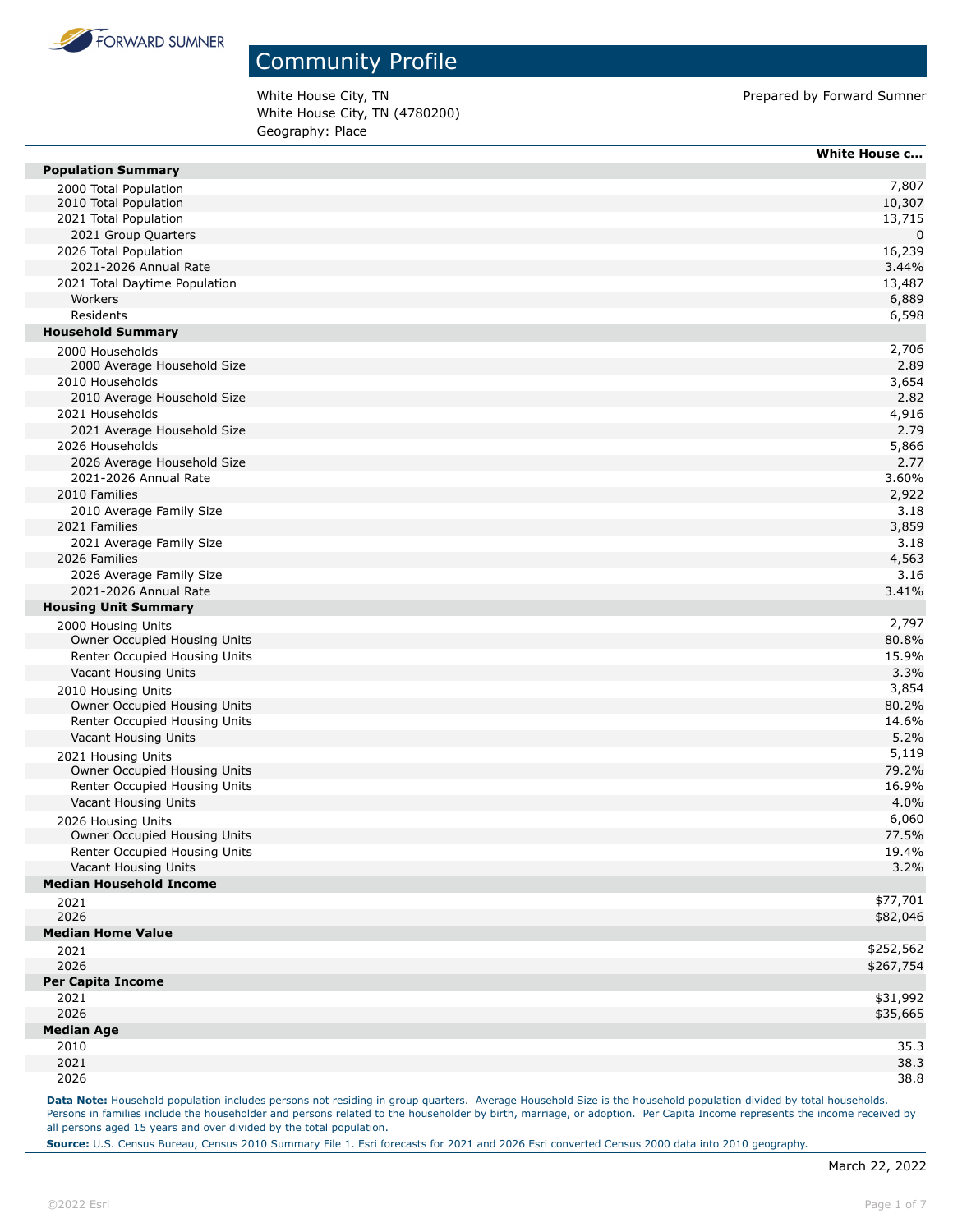

White House City, TN **Prepared by Forward Sumner** White House City, TN (4780200) Geography: Place

|                                            | <b>White House c</b> |
|--------------------------------------------|----------------------|
| 2021 Households by Income                  |                      |
| Household Income Base                      | 4,916                |
| $<$ \$15,000                               | 4.6%                 |
| $$15,000 - $24,999$                        | 6.2%                 |
| \$25,000 - \$34,999                        | 6.1%                 |
| \$35,000 - \$49,999                        | 10.1%                |
| \$50,000 - \$74,999                        | 19.8%                |
| \$75,000 - \$99,999                        | 20.9%                |
| \$100,000 - \$149,999                      | 18.0%                |
| \$150,000 - \$199,999                      | 10.7%                |
| $$200,000+$                                | 3.6%                 |
| Average Household Income                   | \$88,731             |
| 2026 Households by Income                  |                      |
| Household Income Base                      | 5,866                |
| $<$ \$15,000                               | 3.8%                 |
| $$15,000 - $24,999$                        | 5.2%                 |
| \$25,000 - \$34,999                        | 5.6%                 |
| \$35,000 - \$49,999                        | 9.2%                 |
| \$50,000 - \$74,999                        | 18.5%                |
| \$75,000 - \$99,999                        | 21.0%                |
| $$100,000 - $149,999$                      | 19.7%                |
| \$150,000 - \$199,999                      | 12.7%                |
| \$200,000+                                 | 4.2%                 |
| Average Household Income                   | \$98,221             |
| 2021 Owner Occupied Housing Units by Value |                      |
| Total                                      | 4,054                |
| $<$ \$50,000                               | 1.4%                 |
| \$50,000 - \$99,999                        | 1.3%                 |
| $$100,000 - $149,999$                      | 7.9%                 |
| \$150,000 - \$199,999                      | 18.3%                |
| \$200,000 - \$249,999                      | 19.6%                |
| \$250,000 - \$299,999                      | 28.9%                |
| \$300,000 - \$399,999                      | 16.7%                |
| \$400,000 - \$499,999                      | 2.9%                 |
| \$500,000 - \$749,999                      | 1.9%                 |
| \$750,000 - \$999,999                      | 1.1%                 |
| $$1,000,000 - $1,499,999$                  | 0.0%                 |
| \$1,500,000 - \$1,999,999                  | 0.0%                 |
| $$2,000,000 +$                             | 0.1%                 |
| Average Home Value                         | \$261,433            |
| 2026 Owner Occupied Housing Units by Value |                      |
| Total                                      | 4,694                |
| $<$ \$50,000                               | 0.8%                 |
| \$50,000 - \$99,999                        | 0.6%                 |
| $$100,000 - $149,999$                      | 4.8%                 |
| \$150,000 - \$199,999                      | 13.9%                |
| \$200,000 - \$249,999                      | 18.4%                |
| \$250,000 - \$299,999                      | 32.3%                |
| \$300,000 - \$399,999                      | 21.5%                |
| \$400,000 - \$499,999                      | 3.6%                 |
| \$500,000 - \$749,999                      | 2.5%                 |
| \$750,000 - \$999,999                      | 1.4%                 |
| $$1,000,000 - $1,499,999$                  | 0.0%                 |
| \$1,500,000 - \$1,999,999                  | 0.0%                 |
| $$2,000,000 +$                             | 0.1%                 |
| Average Home Value                         | \$283,830            |

Data Note: Income represents the preceding year, expressed in current dollars. Household income includes wage and salary earnings, interest dividends, net rents, pensions, SSI and welfare payments, child support, and alimony.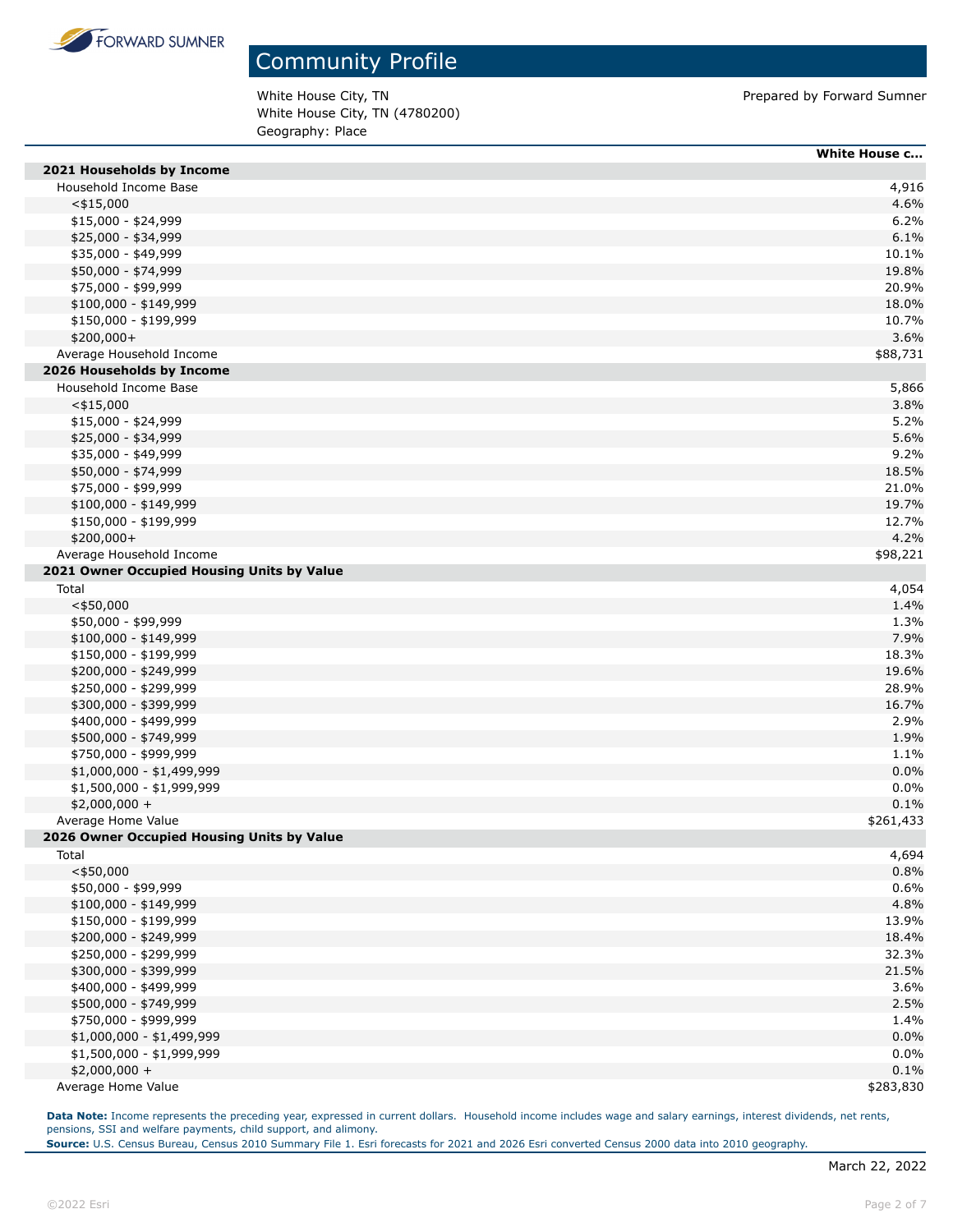

White House City, TN **Prepared by Forward Sumner** White House City, TN (4780200) Geography: Place

|                        | White House c |
|------------------------|---------------|
| 2010 Population by Age |               |
| Total                  | 10,307        |
| $0 - 4$                | 7.3%          |
| $5 - 9$                | 8.3%          |
| $10 - 14$              | 9.1%          |
| $15 - 24$              | 11.9%         |
| $25 - 34$              | 13.0%         |
| $35 - 44$              | 16.8%         |
| $45 - 54$              | 14.9%         |
| $55 - 64$              | 9.8%          |
| $65 - 74$              | 5.5%          |
| 75 - 84                | 2.8%          |
| $85 +$                 | 0.7%          |
| $18 +$                 | 70.4%         |
| 2021 Population by Age |               |
| Total                  | 13,716        |
| $0 - 4$                | 6.1%          |
| $5 - 9$                | 6.6%          |
| $10 - 14$              | 7.1%          |
| $15 - 24$              | 12.2%         |
| $25 - 34$              | 13.5%         |
| $35 - 44$              | 13.9%         |
| $45 - 54$              | 14.3%         |
| $55 - 64$              | 12.8%         |
| $65 - 74$              | 8.4%          |
| 75 - 84                | 3.9%          |
| $85 +$                 | 1.2%          |
| $18 +$                 | 76.1%         |
| 2026 Population by Age |               |
| Total                  | 16,240        |
| $0 - 4$                | 6.1%          |
| $5 - 9$                | 6.4%          |
| $10 - 14$              | 7.0%          |
| $15 - 24$              | 11.0%         |
| $25 - 34$              | 14.2%         |
| $35 - 44$              | 13.9%         |
| $45 - 54$              | 13.1%         |
| $55 - 64$              | 12.5%         |
| $65 - 74$              | 9.2%          |
| 75 - 84                | 5.2%          |
| $85 +$                 | 1.5%          |
| $18 +$                 | 76.6%         |
| 2010 Population by Sex |               |
| Males                  | 4,918         |
| Females                | 5,389         |
| 2021 Population by Sex |               |
| Males                  | 6,555         |
| Females                | 7,161         |
| 2026 Population by Sex |               |
| Males                  | 7,751         |
| Females                | 8,489         |
|                        |               |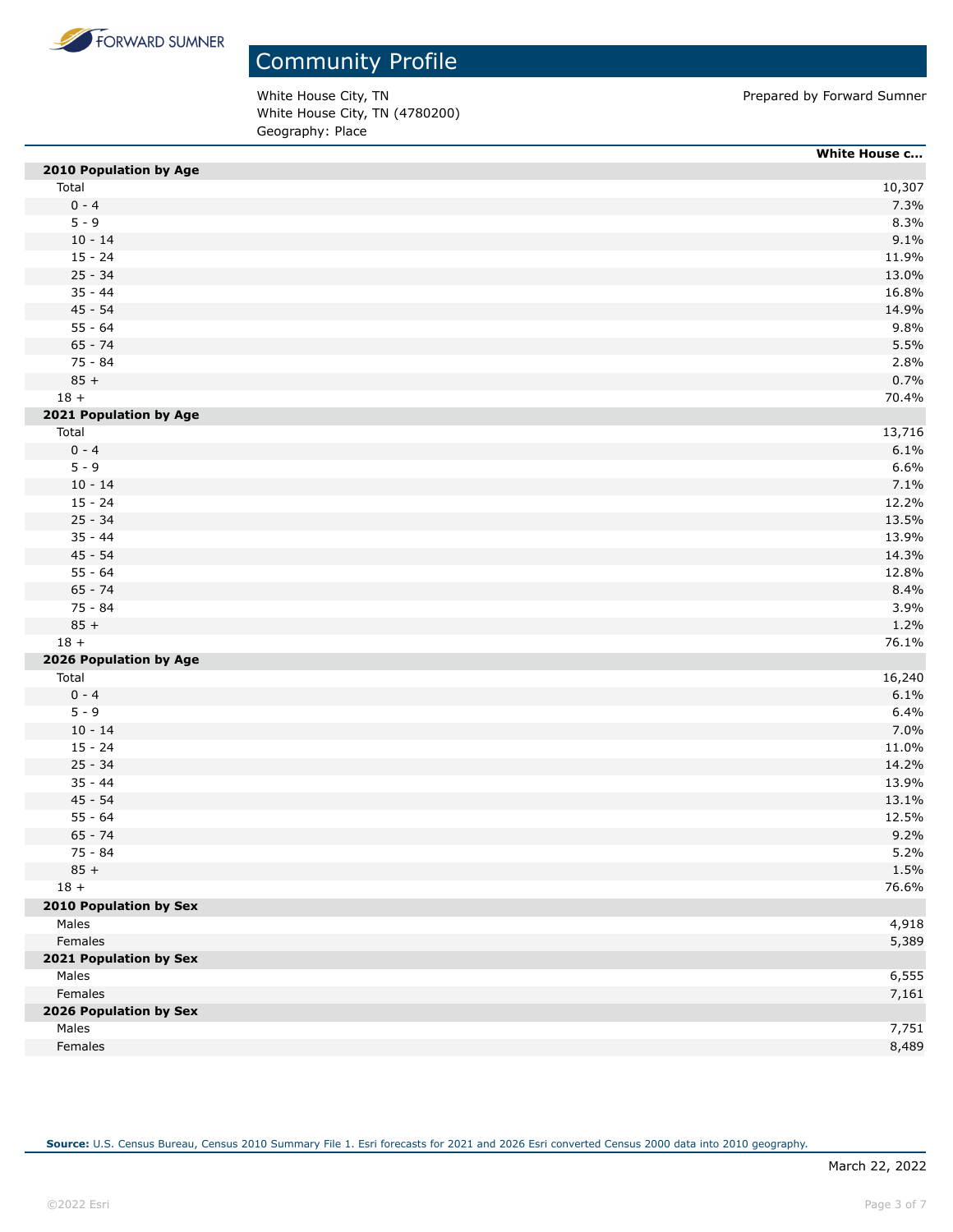

White House City, TN **Prepared by Forward Sumner** White House City, TN (4780200) Geography: Place

|                                                    | White House c |
|----------------------------------------------------|---------------|
| 2010 Population by Race/Ethnicity                  |               |
| Total                                              | 10,307        |
| White Alone                                        | 95.1%         |
| <b>Black Alone</b>                                 | 1.6%          |
| American Indian Alone                              | 0.1%          |
| Asian Alone                                        | 0.8%          |
| Pacific Islander Alone                             | 0.1%          |
| Some Other Race Alone                              | 0.9%          |
| Two or More Races                                  | 1.3%          |
| Hispanic Origin                                    | 2.7%          |
| Diversity Index                                    | 14.2          |
| 2021 Population by Race/Ethnicity                  |               |
| Total                                              | 13,716        |
| White Alone                                        | 93.0%         |
| <b>Black Alone</b>                                 | 2.3%          |
| American Indian Alone                              | 0.2%          |
| Asian Alone                                        | 1.1%          |
| Pacific Islander Alone                             | 0.2%          |
| Some Other Race Alone                              | 1.3%          |
| Two or More Races                                  | 1.8%          |
| Hispanic Origin                                    | 3.9%          |
| Diversity Index                                    | 19.8          |
| 2026 Population by Race/Ethnicity                  |               |
| Total                                              | 16,238        |
| White Alone                                        | 91.8%         |
| <b>Black Alone</b>                                 | 2.6%          |
| American Indian Alone                              | 0.3%          |
| Asian Alone                                        | 1.3%          |
| Pacific Islander Alone                             | 0.3%          |
| Some Other Race Alone                              | 1.6%          |
| Two or More Races                                  | 2.2%          |
| Hispanic Origin                                    | 4.6%          |
| Diversity Index                                    | 23.1          |
| 2010 Population by Relationship and Household Type |               |
| Total                                              | 10,307        |
| In Households                                      | 100.0%        |
| In Family Households                               | 91.7%         |
| Householder                                        | 28.3%         |
| Spouse                                             | 23.0%         |
| Child                                              | 36.0%         |
| Other relative                                     | 2.8%          |
| Nonrelative                                        | 1.5%          |
| In Nonfamily Households                            | 8.3%          |
| In Group Quarters                                  | 0.0%          |
| Institutionalized Population                       | 0.0%          |
| Noninstitutionalized Population                    | 0.0%          |
|                                                    |               |

Data Note: Persons of Hispanic Origin may be of any race. The Diversity Index measures the probability that two people from the same area will be from different race/ ethnic groups. **Source:** U.S. Census Bureau, Census 2010 Summary File 1. Esri forecasts for 2021 and 2026 Esri converted Census 2000 data into 2010 geography.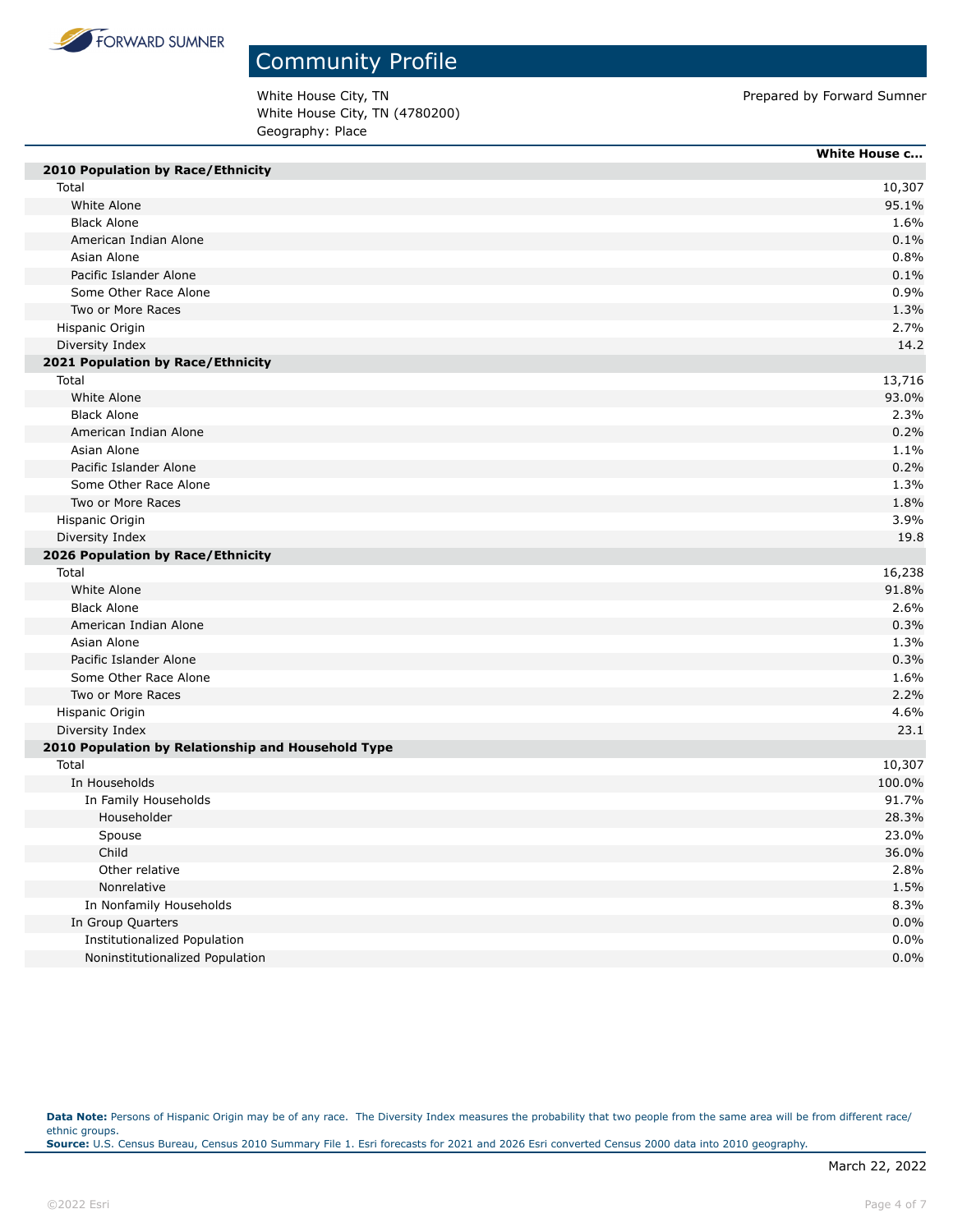

### Community Profile

White House City, TN **Prepared by Forward Sumner** White House City, TN (4780200) Geography: Place

|                                               | <b>White House c</b> |
|-----------------------------------------------|----------------------|
| 2021 Population 25+ by Educational Attainment |                      |
| Total                                         | 9,326                |
| Less than 9th Grade                           | 3.6%                 |
| 9th - 12th Grade, No Diploma                  | 4.5%                 |
| High School Graduate                          | 29.2%                |
| GED/Alternative Credential                    | 4.1%                 |
| Some College, No Degree                       | 22.5%                |
| Associate Degree                              | 8.1%                 |
| Bachelor's Degree                             | 21.6%                |
| Graduate/Professional Degree                  | 6.4%                 |
| 2021 Population 15+ by Marital Status         |                      |
| Total                                         | 10,995               |
| <b>Never Married</b>                          | 21.7%                |
| Married                                       | 64.0%                |
| Widowed                                       | 4.6%                 |
| Divorced                                      | 9.7%                 |
| 2021 Civilian Population 16+ in Labor Force   |                      |
| Civilian Population 16+                       | 7,483                |
| Population 16+ Employed                       | 95.8%                |
| Population 16+ Unemployment rate              | 4.2%                 |
| Population 16-24 Employed                     | 10.6%                |
| Population 16-24 Unemployment rate            | 17.7%                |
| Population 25-54 Employed                     | 67.7%                |
| Population 25-54 Unemployment rate            | 1.0%                 |
| Population 55-64 Employed                     | 18.0%                |
| Population 55-64 Unemployment rate            | 4.7%                 |
| Population 65+ Employed                       | 3.6%                 |
| Population 65+ Unemployment rate              | 11.8%                |
| 2021 Employed Population 16+ by Industry      |                      |
| Total                                         | 7,171                |
| Agriculture/Mining                            | 0.8%                 |
| Construction                                  | 9.5%                 |
| Manufacturing                                 | 12.0%                |
| Wholesale Trade                               | 3.1%                 |
| Retail Trade                                  | 9.2%                 |
| Transportation/Utilities                      | 5.2%                 |
| Information                                   | 1.6%                 |
| Finance/Insurance/Real Estate                 | 7.8%                 |
| Services                                      | 42.9%                |
| <b>Public Administration</b>                  | 7.9%                 |
| 2021 Employed Population 16+ by Occupation    |                      |
| Total                                         | 7,171                |
| <b>White Collar</b>                           | 65.7%                |
| Management/Business/Financial                 | 18.0%                |
| Professional                                  | 23.0%                |
| Sales                                         | 9.6%                 |
| Administrative Support                        | 15.1%                |
| Services                                      | 15.0%                |
| <b>Blue Collar</b>                            | 19.3%                |
| Farming/Forestry/Fishing                      | 0.0%                 |
| Construction/Extraction                       | 5.9%                 |
| Installation/Maintenance/Repair               | 3.4%                 |
| Production                                    | 4.5%                 |
| Transportation/Material Moving                | 5.5%                 |
|                                               |                      |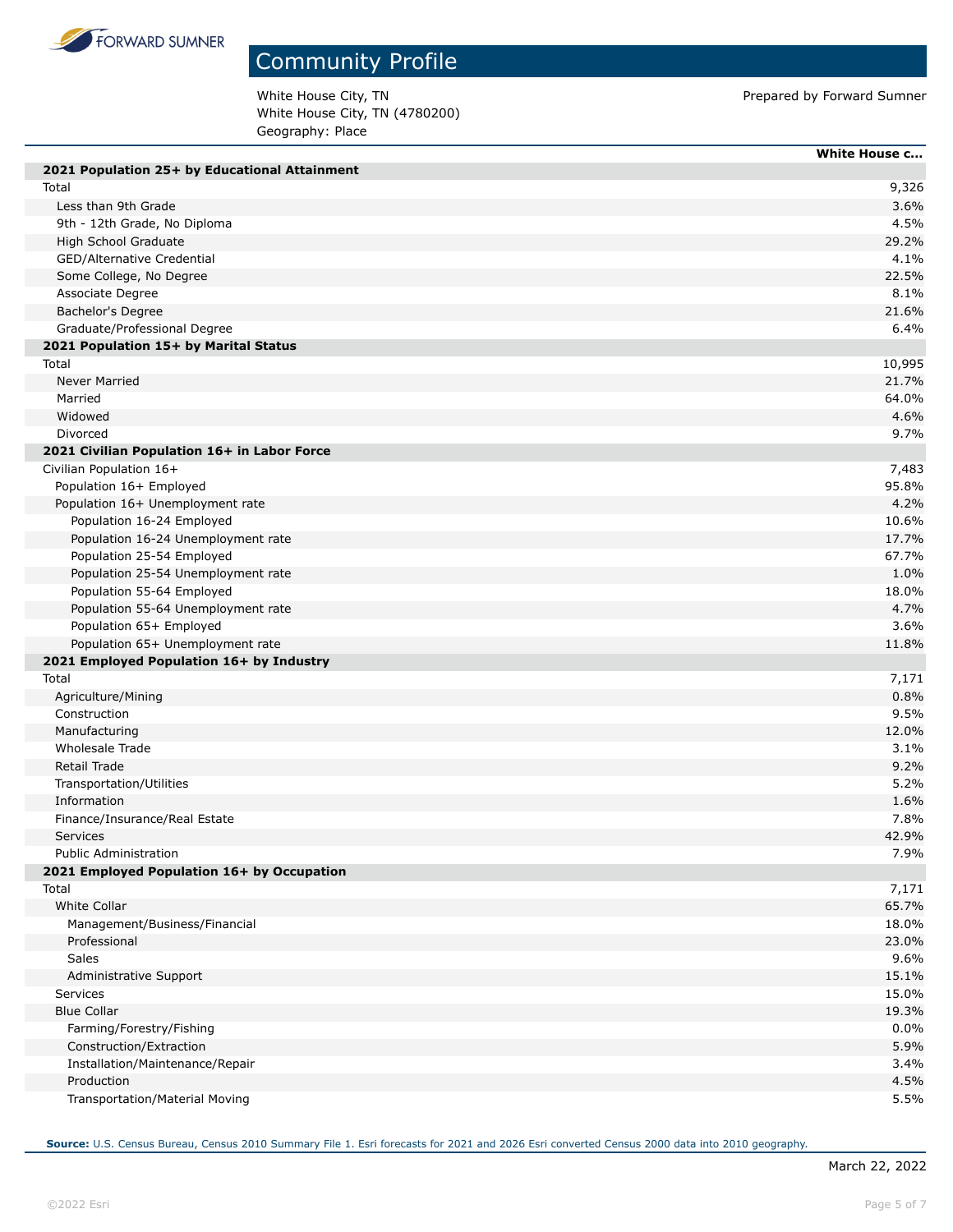

White House City, TN **Prepared by Forward Sumner** White House City, TN (4780200) Geography: Place

|                                               | <b>White House c</b> |
|-----------------------------------------------|----------------------|
| 2010 Households by Type                       |                      |
| Total                                         | 3,654                |
| Households with 1 Person                      | 17.4%                |
| Households with 2+ People                     | 82.6%                |
| Family Households                             | 80.0%                |
| Husband-wife Families                         | 64.9%                |
| With Related Children                         | 35.5%                |
| Other Family (No Spouse Present)              | 15.0%                |
| Other Family with Male Householder            | 3.5%                 |
| With Related Children                         | 2.4%                 |
| Other Family with Female Householder          | 11.5%                |
| With Related Children                         | 8.2%                 |
| Nonfamily Households                          | 2.6%                 |
| All Households with Children                  | 46.4%                |
| Multigenerational Households                  | 4.6%                 |
| Unmarried Partner Households                  | 3.7%                 |
| Male-female                                   | 3.1%                 |
| Same-sex                                      | 0.5%                 |
| 2010 Households by Size                       |                      |
| Total                                         | 3,654                |
| 1 Person Household                            | 17.4%                |
| 2 Person Household                            | 31.5%                |
| 3 Person Household                            | 19.2%                |
| 4 Person Household                            | 20.5%                |
| 5 Person Household                            | 8.1%                 |
| 6 Person Household                            | 2.1%                 |
| 7 + Person Household                          | 1.2%                 |
| 2010 Households by Tenure and Mortgage Status |                      |
| Total                                         | 3,654                |
| Owner Occupied                                | 84.6%                |
| Owned with a Mortgage/Loan                    | 70.8%                |
| Owned Free and Clear                          | 13.8%                |
| Renter Occupied                               | 15.4%                |
| 2021 Affordability, Mortgage and Wealth       |                      |
| Housing Affordability Index                   | 187                  |
| Percent of Income for Mortgage                | 13.7%                |
| Wealth Index                                  | 84                   |
| 2010 Housing Units By Urban/ Rural Status     |                      |
| <b>Total Housing Units</b>                    | 3,854                |
| Housing Units Inside Urbanized Area           | 86.7%                |
| Housing Units Inside Urbanized Cluster        | 0.0%                 |
| Rural Housing Units                           | 13.3%                |
| 2010 Population By Urban/ Rural Status        |                      |
| <b>Total Population</b>                       | 10,307               |
| Population Inside Urbanized Area              | 86.7%                |
| Population Inside Urbanized Cluster           | 0.0%                 |
| Rural Population                              | 13.3%                |
|                                               |                      |

Data Note: Households with children include any households with people under age 18, related or not. Multigenerational households are families with 3 or more parentchild relationships. Unmarried partner households are usually classified as nonfamily households unless there is another member of the household related to the householder. Multigenerational and unmarried partner households are reported only to the tract level. Esri estimated block group data, which is used to estimate polygons or non-standard geography.